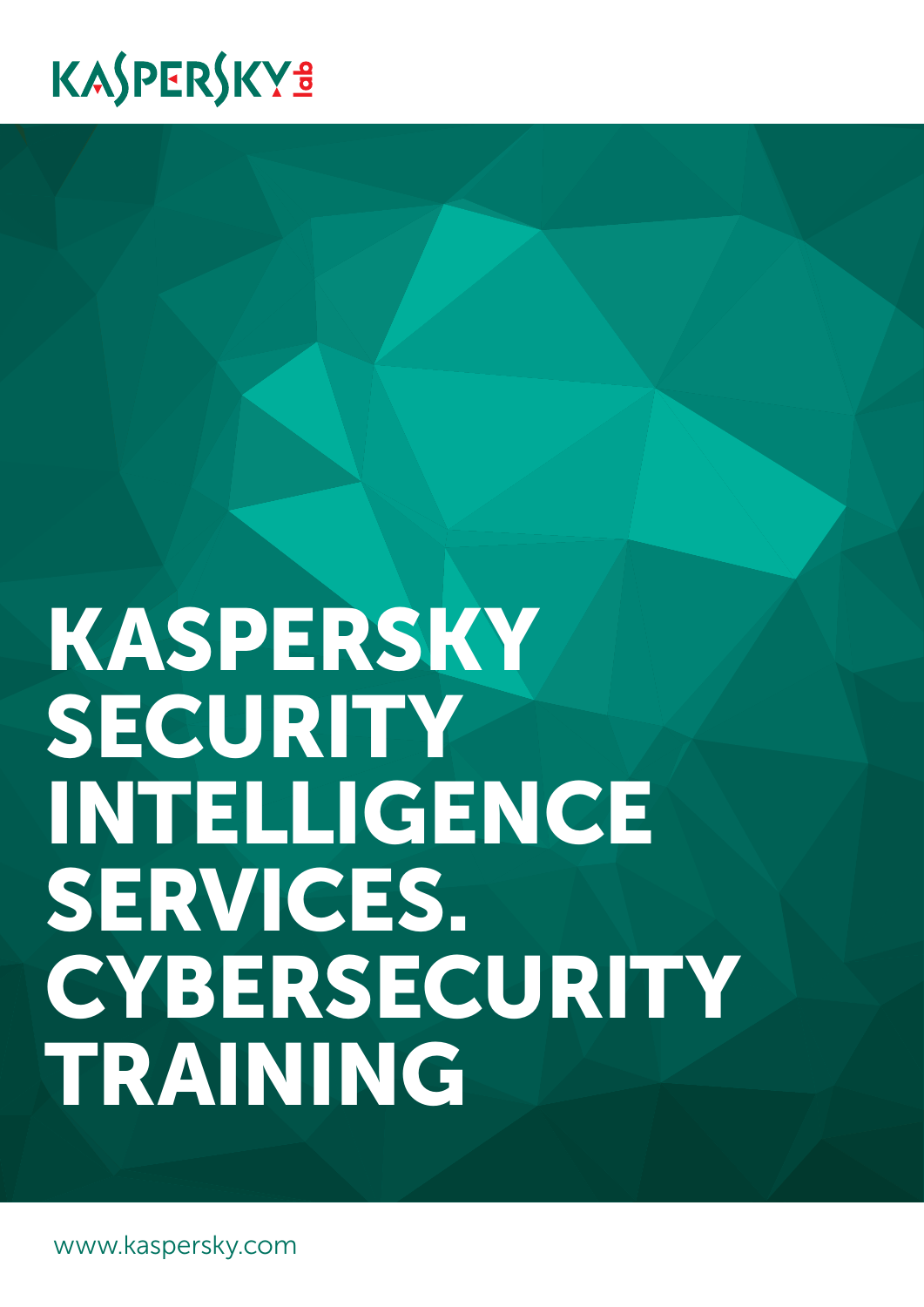### **CYBERSECURITY** TRAINING

#### Leverage Kaspersky Lab's cybersecurity knowledge, experience and intelligence through these innovative training programs.

Cybersecurity awareness and education are now critical requirements for enterprises faced with an increasing volume of constantly evolving threats. Security employees need to be skilled in the advanced security techniques that form a key component of effective enterprise threat management and mitigation strategies, while all employees should have a basic awareness of the dangers and how to work securely.

Kaspersky Lab's Cybersecurity Training courses have been developed specifically for any organization looking to better protect its infrastructure and intellectual property. All training courses are offered in English.

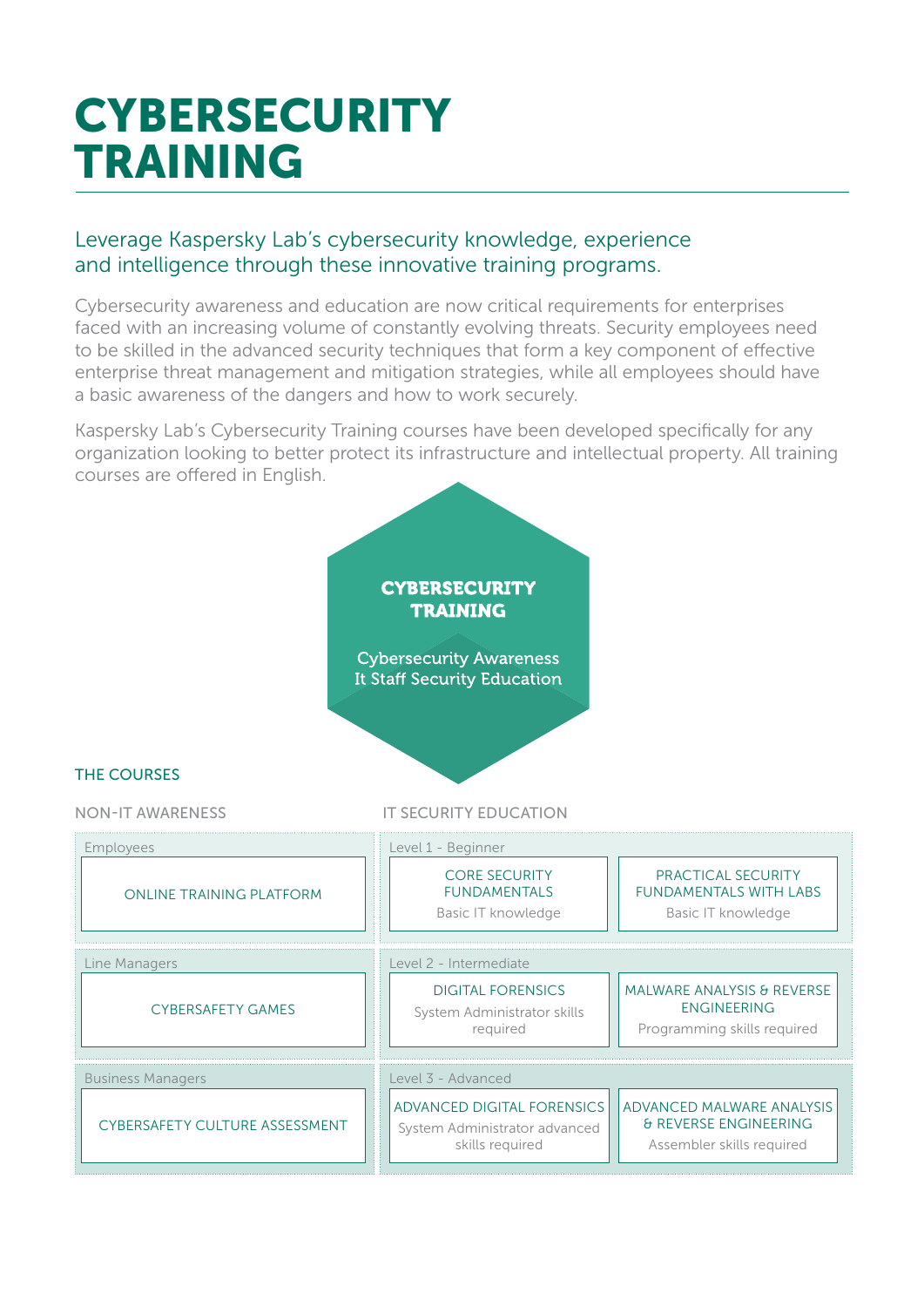### **CYBERSECURITY** AWARENESS

Online interactive training modules and on-site cybersafety game training for all employees who use computers or mobile devices at work, and those who manage them.

Around 80% of all cyber incidents are caused by human error. Companies are spending Millions on the cybersecurity awareness programs, but few CISOs are really satisfied with the results. What's wrong?

Most cybersecurity awareness training is too long, technical and essentially negative. This does not play to people's core strengths - their decision-making principles and learning abilities - and as a result can render training ineffectual.

So organizations are seeking more sophisticated behavioral support approaches (such as corporate culture development) that deliver a quantifiable and worthwhile return on their investment in security awareness.

Kaspersky Lab Cybersecurity Awareness courses work by:

- Changing behavior stimulating the individual's commitment to working securely, building a corporate environment where "Everybody else cares about cybersafety, so I do, too".
- Combining a motivational approach, gamification learning techniques, simulated attacks and in-depth interactive cybersecurity skills training.

| Comprehensive but<br>straightforward        | Training covers a wide range of security issues - from how data leaks occur<br>to internet based malware attacks and safe social networking, through<br>a series of simple exercises.                                                                                         |
|---------------------------------------------|-------------------------------------------------------------------------------------------------------------------------------------------------------------------------------------------------------------------------------------------------------------------------------|
|                                             | We use learning techniques - group dynamics, interactive modules,<br>cartoons and gamification to make the learning process engaging.                                                                                                                                         |
| Continuous motivation                       | We create teachable moments - by gamification and competition, and then<br>re-inforce these training moments throughout the year via online simulated<br>attack exercises, assessment and training campaigns.                                                                 |
| Changing beliefs                            | We teach people that it is human beings, not machines, who are the primary<br>targets of cybercriminals. We show how, through working in a more safety-<br>conscious manner, individuals can avoid becoming victims and exposing<br>themselves and their workplace to attack. |
| Building a corporate<br>cybersafety culture | We train management to become security advocates; a culture where<br>cybersecurity becomes second nature is best achieved through management<br>commitment and example, and cannot simply be imposed by IT.                                                                   |
| Positive and collaborative                  | We demonstrate how security practices make a positive contribution to<br>business efficiency, and promote more effective cooperation with other<br>internal departments, including the IT Security team.                                                                      |
| Measurable                                  | We provide tools to measure employee skills, along with corporate-level<br>assessments analyzing staff attitudes to cybersecurity in their daily work.                                                                                                                        |

#### **HOW IT WORKS**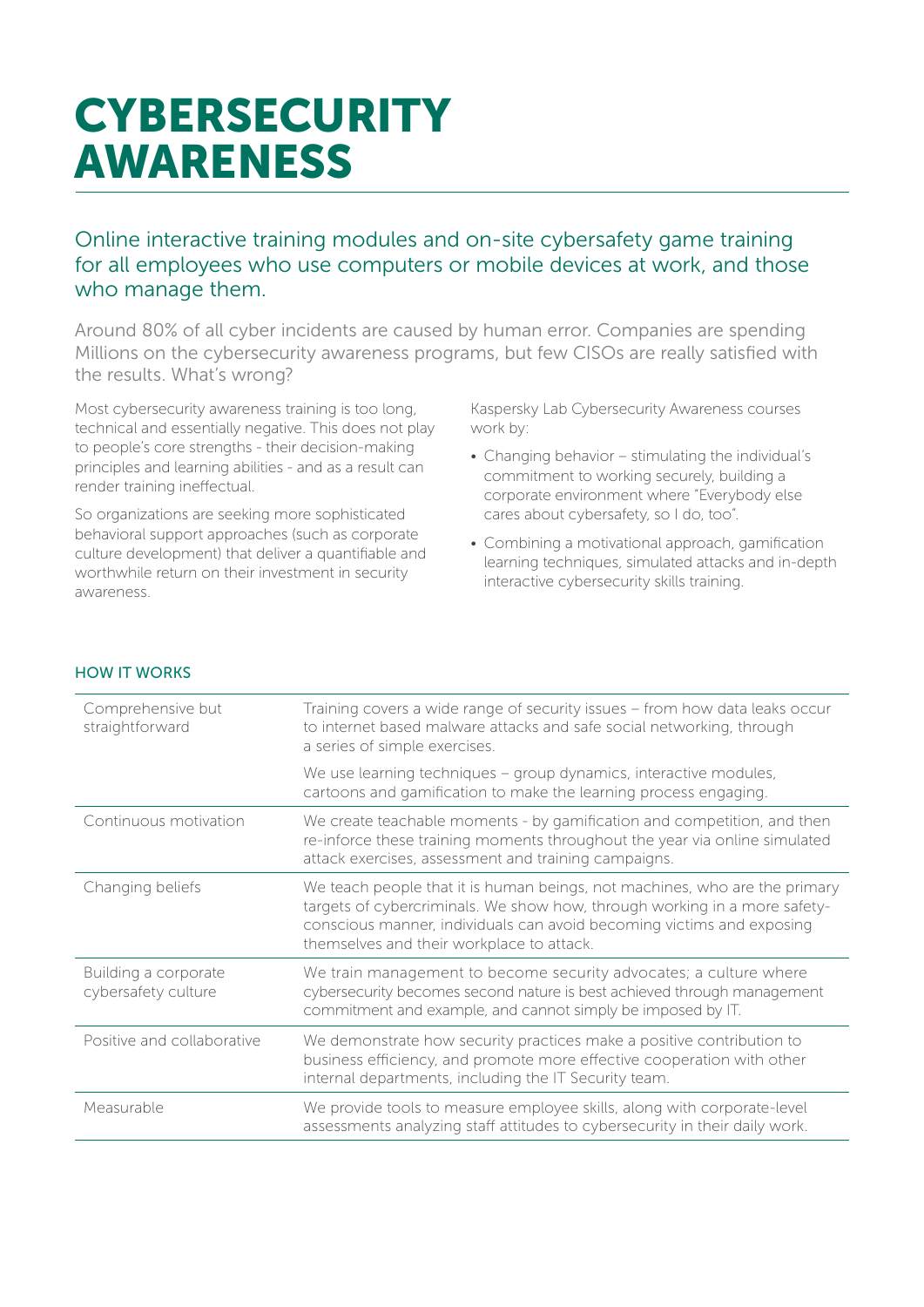### IT STAFF SECURITY **EDUCATION**

These courses offer a broad curriculum in cybersecurity topics and techniques and assessment ranging from basic to expert. All are available either in-class on customer premises or at a local or regional Kaspersky Lab office, if applicable.

Courses are designed to include both theoretical classes and hands-on 'labs'. On completion of each course, attendees will be invited to complete an evaluation to validate their knowledge.

#### BEGINNER, INTERMEDIATE OR EXPERT?

The program covers everything from security fundamentals to advanced digital forensics and malware analysis, allowing organizations to improve their cybersecurity knowledge pool in three main domains:

- Fundamental knowledge of the topic
- Digital Forensics and Incident Response
- Malware Analysis & Reverse Engineering

#### SERVICE BENEFITS

#### LEVEL 1 – Core Security Fundamentals

Equip IT and Security Administrators and Managers with a basic understanding of the latest thinking on practical IT security measures from an industry leader.

#### LEVEL 1 – Practical Security Fundamentals

Benefit from a in-depth understanding of security though practical exercises using modern securityrelated tools.

#### LEVELS 2-3 – Digital Forensics

Improve the expertise of your in-house digital forensics and incident response team.

#### LEVELS 2-3 – Malware Analysis & Reverse Engineering

Improve the expertise of your in-house malware analysis and reverse engineering team.

#### HANDS-ON EXPERIENCE

From a leading security vendor, working and learning alongside our global experts who inspire participants through their own experience at the 'sharp end' of cybercrime detection and prevention.

| <b>Duration</b> | <b>Skills gained</b>                                                                |
|-----------------|-------------------------------------------------------------------------------------|
|                 |                                                                                     |
| 2 days          | • Recognize security incidents and take decisions to<br>resolve them                |
|                 | • Reduce the load on Information Security<br>departments                            |
|                 | • Increase the security level of each employer's<br>workplace with additional tools |
|                 | • Perform simple investigations                                                     |
|                 | • Analyze phishing mails                                                            |
|                 | • Recognize infected or fake websites                                               |
|                 |                                                                                     |

#### PROGRAM DESCRIPTION